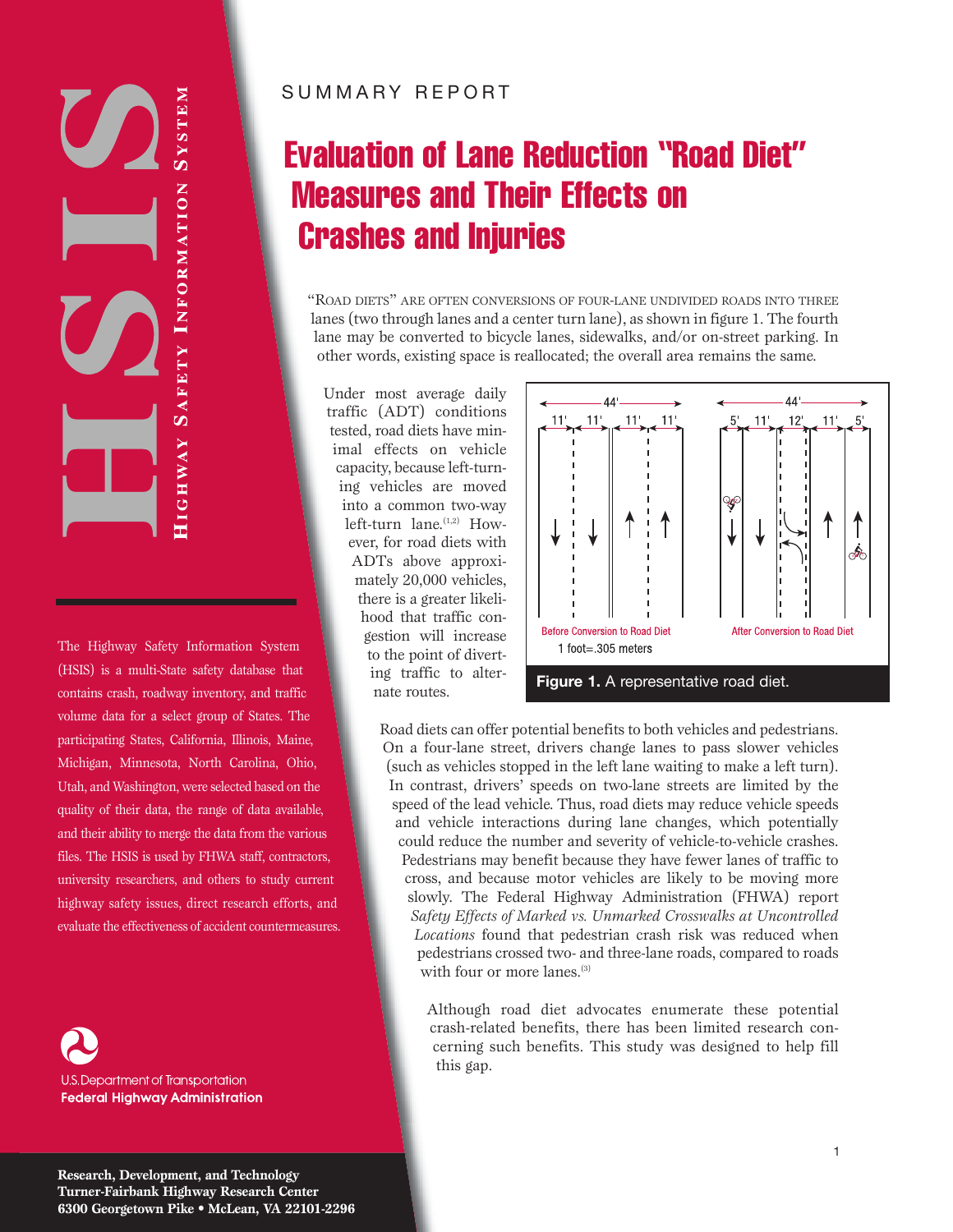

#### **Databases Used**

This study evaluated road diets at several locations in California and Washington. Because both States are part of FHWA's Highway Safety Information System (HSIS), researchers believed that the necessary high-quality crash data for a large number of crash, roadway, and vehicle variables would be available from computerized HSIS files. However, because all the road diets were found to be on non-State routes, the data were collected manually from local agency files.

#### **Research Design**

Researchers selected a treatment and comparison group, and obtained data for two time periods: one before and one after treatment installation. The road diets (i.e., treatment sites) were matched with four-lane streets that were otherwise similar (i.e., comparison sites). Researchers then obtained crash data for four groups:

- 1) Road diets—before period.
- 2) Road diets—after period.
- 3) Comparison sites—before period.
- 4) Comparison sites—after period.

Most comparison sites were four-lane undivided roads that were near the road diets (such as a parallel road one or two blocks away, or a perpendicular road). A few comparison sites were four-lane undivided sections of the same road beyond the location where the road diet was installed. The comparison sites were selected to be similar to the road diets in terms of roadway functional class, type of development (e.g., commercial or residential), speed limit, intersection spacing, and access control.

#### **Site Selection**

Local traffic engineers in California and Washington were contacted to determine where road diets were located. Road diets were identified in eight cities: Bellevue, WA, Mountain View, CA, Oakland, CA, Sacramento, CA, San Francisco, CA, San Leandro, CA, Seattle, WA, and Sunnyvale, CA. These are not the only cities in California and Washington that have road diets, but they are the locations that the local traffic engineers provided.

Researchers identified candidate comparison sites by reviewing maps and talking to local traffic engineers. The final list of sites contained 30 road diets and 50 total matching comparison sites in 8 cities. Because of missing crash data, only 12 road diets and 25 comparison sites are included in this analysis, as described below. The road diet sections ranged from 0.13–4.09 kilometers (km) (0.08–2.54 miles (mi)). The comparison sites sections ranged from 0.21–4.88 km (0.13–3.03 mi).

#### **Data Collection**

Local traffic engineers provided crash and ADT data for the road diets and comparison sites. At most locations, 1 or more years of data were obtained for each of the before and after periods. The actual time periods varied considerably from site to site, depending on how much data the city had available and when the road diet was installed. Because all four seasons were represented, seasonal variations in crashes were taken into account.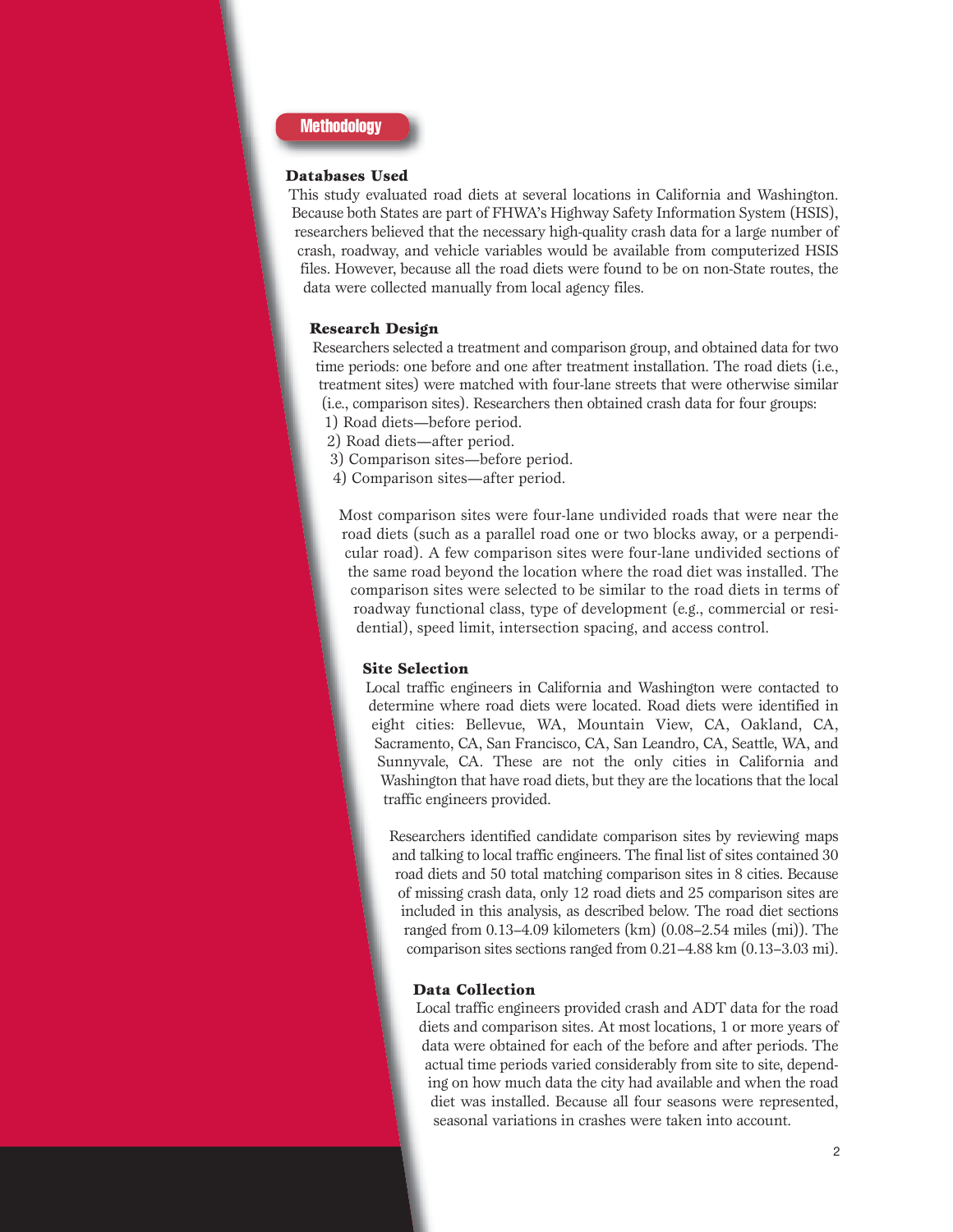#### **Analysis**

As noted above, researchers initially obtained crash data for 30 road diets and 50 comparison sites. However, many locations had small sample sizes of crashes because of short segment lengths, short data periods, or low ADTs. Therefore, a subset of 12 road diets (2,068 crashes) and 25 comparison sites (8,556 crashes) was chosen

**Table 1.** Study sites and crashes used in the analysis.

| <b>CITY</b>                                        |                  | <b>NUMBER OF SITES</b> | <b>NUMBER OF CRASHES</b> |             |  |  |
|----------------------------------------------------|------------------|------------------------|--------------------------|-------------|--|--|
|                                                    | <b>Road Diet</b> | Comparison*            | <b>Road Diet</b>         | Comparison* |  |  |
| Bellevue, WA                                       |                  |                        | 134                      | 307         |  |  |
| <b>Mountain View, CA</b>                           |                  | 2                      | 20                       | 134         |  |  |
| Oakland, CA                                        | 2                | 5                      | 443                      | 2,067       |  |  |
| San Francisco, CA                                  | 2                | 5                      | 450                      | 1,339       |  |  |
| Seattle, WA                                        | 5                | 9                      | 969                      | 4,485       |  |  |
| Sunnyvale, CA                                      |                  | 2                      | 52                       | 224         |  |  |
| <b>TOTAL</b>                                       | 12               | 25                     | 2,068                    | 8,556       |  |  |
| * Each road diet had one or more comparison sites. |                  |                        |                          |             |  |  |

for the analyses that are reported here. These locations generally had segment lengths of at least 0.81 km (0.50 mi). The road diets and comparison sites were placed into 11 groups, each consisting of 1 or 2 road diets and the matching comparison site(s). The road diets and comparison sites in each group were located in the same city, thereby accounting for possible differences in crash-reporting practices among cities. Table 1 lists the cities, the number of road diets and comparison sites, and the number of crashes. The before and after analyses were divided into four categories:

- 1) Crash frequencies.
- 2) Crash rates.
- 3) Crash severity.
- 4) Crash types.

#### **Results**

#### **Before and After Crash Frequencies**

This analysis used 10 groups, with 11 road diets and 24 comparison sites. One road diet and one comparison site in Seattle, WA, were excluded because of inconsistent before and after periods.

When researchers pooled data from all 10 groups, a somewhat higher percent of crashes at the comparison sites occurred in the after period than at the road diet sites (41.0 percent vs. 35.8 percent). A Cochran-Mantel-Haenszel test of overall significance across the 10 groups was statistically significant  $(\chi^2)_{\text{1df}} =$ 7.5307,  $p = 0.0061$ ). The estimated risk ratio indicates the percent of crashes at road diet sites in the after period to be about 6 percent less likely than a crash at a comparison site, with 95-percent confidence limits of 0.003 and 0.106. Thus, on average, crash frequencies at road diets in the after period

were approximately 6 percent lower than at the corresponding comparison sites.

Where before and after ADTs were available, researchers examined changes on road diets and comparison sites to determine if motorists were diverting off road diets and onto comparison sites. The ADTs on four road diets sites increased by 6.4 percent. A slightly higher increase of 8.0 percent occurred on the 9 matching comparison sites. Thus, for the sites included in this analysis, any road diet diversionary effect was limited. Instead, the dominant phenomenon was an overall increase in ADT as a result of population growth and other factors.

#### **Crash Rates**

The crash rate analysis included 8 groups with reliable ADT data—8 road diets and 14 comparison sites. The ADTs on the road diets ranged from 8,133–5,658 in the before period and from 8,300–16,482 in the after period. The ADTs on the comparison sites ranged from 5,480–24,183 in the before period and from 7,006–26,100 in the after period.

Negative binomial regression models were fit to the crash frequencies at each site. The explanatory variables were traffic volume (millions of vehicles), city or alternatively group, site type (road diet or comparison site), time period (before or after), and a sitetype-by-time-period interaction. Segment length was included as a constant factor (i.e., the number of crashes on a segment was proportional to its length). More information about negative binomial regression models can be found in McCullagh and Nelder.<sup>(4)</sup> (A later attempt was made to use Empirical Bayes before/after methods as described by Hauer, but was not possible due to sample limitations.(5))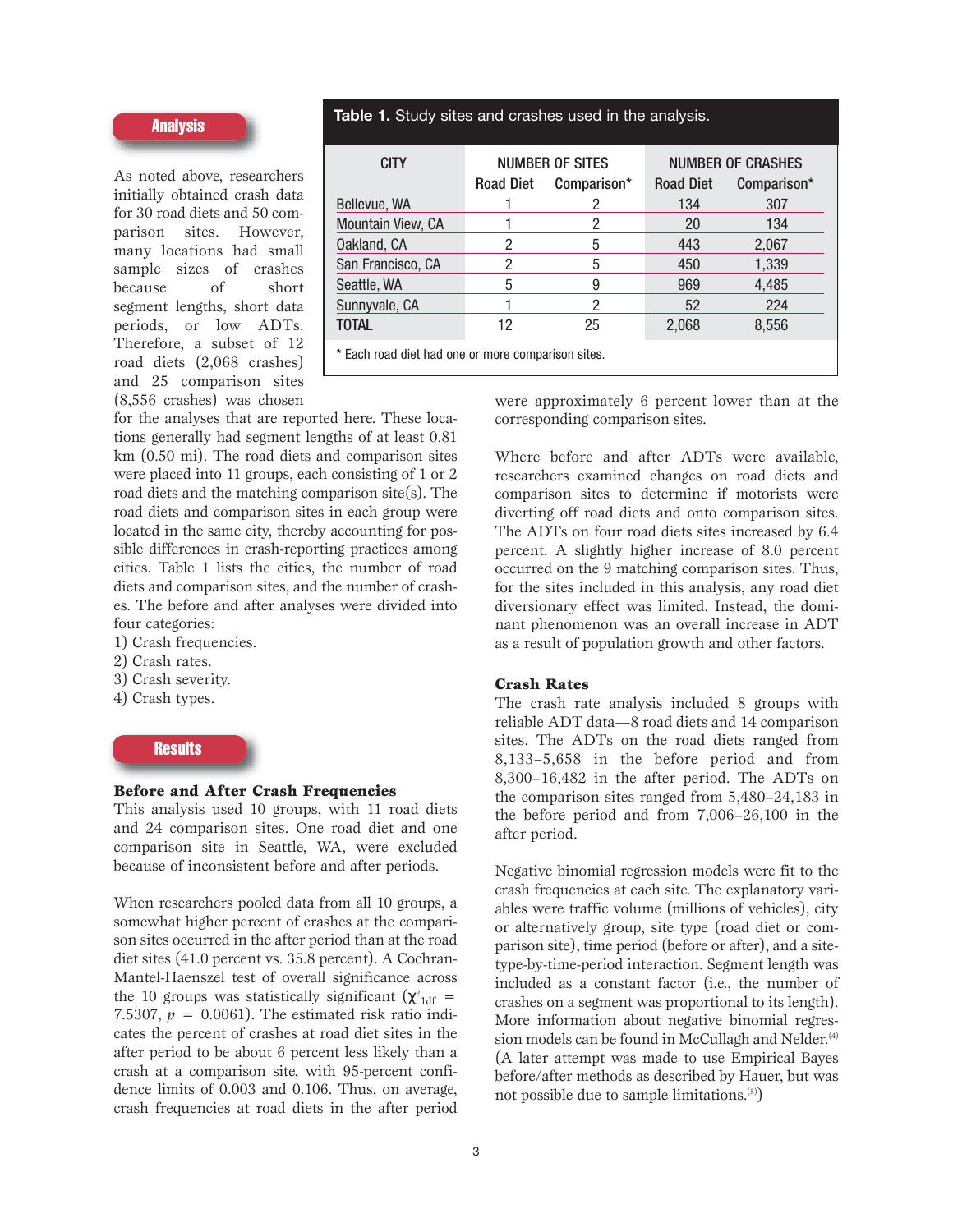The results showed highly significant variation in crash rates with traffic volume and city, and lesser variation with site type (i.e., treatment vs. comparison). The city-by-city variations noted are probably the result of different operational conditions and crash-reporting practices.

Figure 2 shows the distributions of crash rates (per million vehicle miles) for road diets and comparison sites in the before and after periods. The distributions of crash rates at the road diets were less variable than those at the comparison sites. The mean crash rates at the road diets were slightly lower than at the comparison sites. At both the road diets and comparison sites, the crash rates decreased from the before period to the after period. The extent of the decrease was virtually the same at both road diets and comparison sites, and was not statistically significant. Thus, this rate analysis did not indicate a significant safety effect.

#### **Crash Severity**

The crash severity analysis included 10 groups, with 10 road diets and 20 comparison sites. The total number of crashes was 7,919. Because of local reporting practices in San Francisco, CA, many

property damage only (PDO) crashes were not reported. Therefore, two road diets and five comparison sites in that city were excluded from this analysis.

A crash was classified as PDO if no injuries and no fatalities occurred. Otherwise, it was classified as injury and fatality. Overall, approximately 63 percent (5,007) of the crashes resulted in no injuries or fatalities. The remaining 37 percent (2,912) of the crashes had at least one injury or fatality. These percentages were quite similar for both road diets and comparison sites in both the before and after time periods. However, injury rates varied somewhat from city to city and among the matched groups of sites. To account for this variation, a logistic regression model was fit to the injury severity data (no injury or injury/fatality). The explanatory variables in the model were:

1) Matched group.

- 2) Site type (road diet or comparison site).
- 3) Time period (before or after).
- 4) Site-type-by-time-period interaction.

McCullagh and Nelder provide an explanation of logistic regression models.<sup>(4)</sup>



**Figure 2.** Crash rates per million vehicle miles for road diets and comparison sites.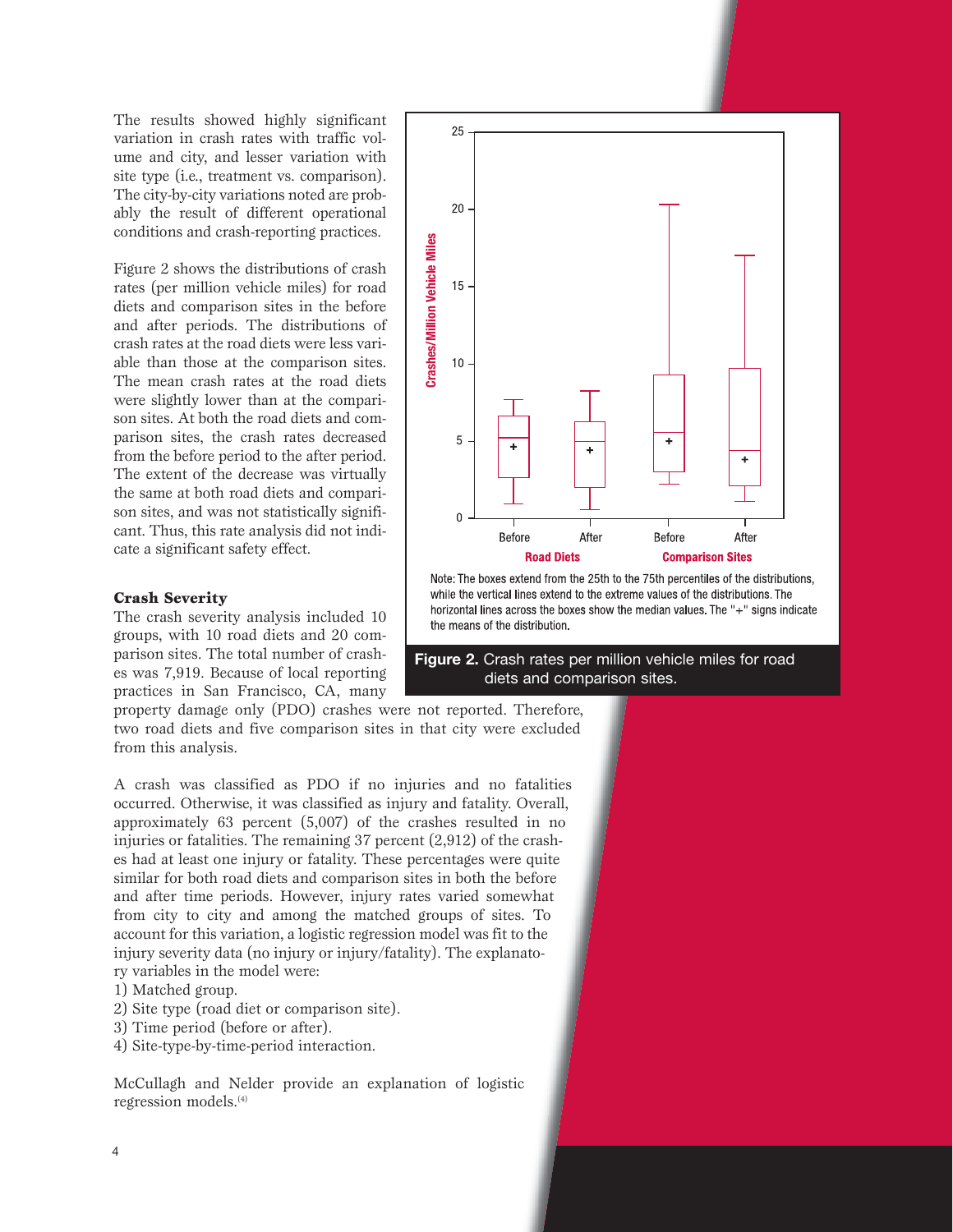The results showed that group was the only significant factor  $(\chi^2_{\text{9df}} = 347.69,$ *p* < 0.0001). Crash severity was virtually the same at road diets and comparison sites, and did not change from the before to the after time period. The city-by-city variations are most likely the result of different crash-reporting practices in each city.

It was thought that injury and fatal crashes would decrease on road diets relative to comparison sites, assuming lower vehicle speeds on road diets in the after period. However, before-and-after speed data were not available, so it cannot be determined if vehicle speeds changed. It is possible that road diets could have resulted in fewer serious (i.e., "A") injuries and more moderate or minor ("B" or "C") injuries, relative to comparison sites. Such a result would not be apparent from the crash data, because information on the specific level of injury was not contained in the data.

#### **Crash Types**

Three crash types—angle, rear-end, and sideswipe—accounted for about 80 percent of all crashes (figure 3). Although the crash type distributions were quite similar for the site-type-by-time-period interaction, angle collisions were somewhat higher for the road diets, and perhaps decreased somewhat less in the after period, relative to the comparison sites.

To investigate this, a logistic regression model was fit to a crash type variable (angle vs. all other) using the same explanatory variables as the crash severity model. The results from this model again indicated a highly significant effect due to group ( $\chi^2_{9df} = 199.24$ ,  $p < 0.0001$ ). Site type was also statistically significant ( $\chi^2_{\text{1df}} = 13.24$ ,  $p = 0.0003$ ), with the proportion of angle collisions higher on road diets than on comparison sites. Neither time period nor the site-type-by-time-period interaction was significant



**Figure 3.** Distribution of crash types for road diets and comparison sites.

 $(p = .5862 \text{ and } p = .9575, \text{ respectively}).$  A similar model showed the proportion of rear-end crashes to be higher for the comparison sites than for the road diets, again with no significant period or interaction effects. The only significant effect in a model for sideswipe crashes was the effect due to group.

It is not clear why the crash type distributions were different between the road diets and the comparison sites, because crash severity was virtually the same at road diets and comparison sites. One possible reason is that such differences do exist from one roadway section to another because of variations in the numbers of driveways and intersections, vehicle speeds, vehicle mix, area type, and other factors. It may be that cities selected roadway sections for road diet installation at least partly because of such factors. The variations in the crash type distributions among groups may be the result of how each city classifies and reports crashes. For example, all of the California cities included angle/turning crashes in the total number of right angle crashes, but in Bellevue, WA, and Seattle, WA, angle/turning and right angle crashes were two separate crash types.